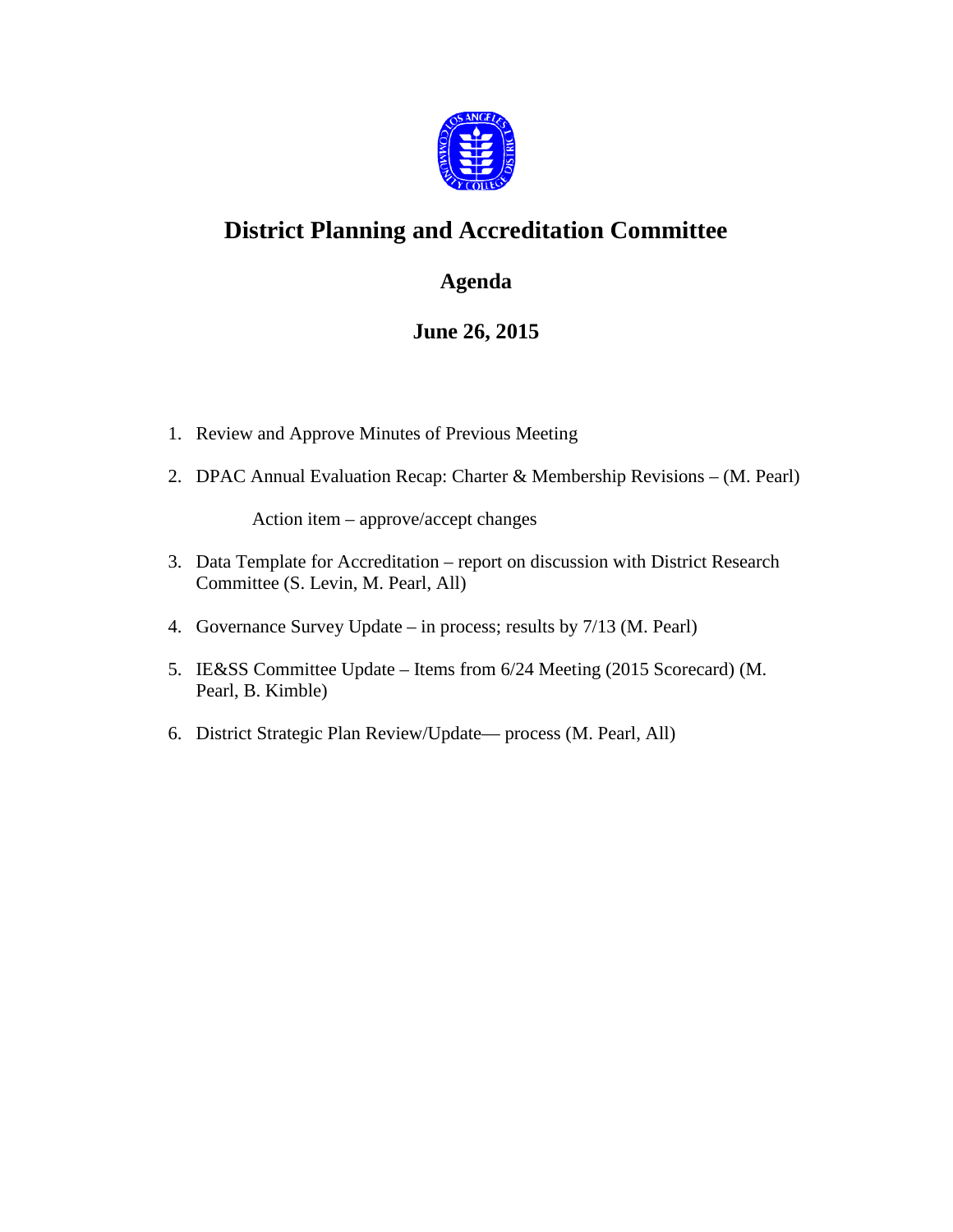## **District Planning and Accreditation Committee Charter Revisions: Adopted June 26, 2015**

|                         | <b>Current</b>                                                                                                                                                                  | <b>Adopted 6/26/15</b>                                                                                                                                                                                                                                                                                                                                                                     |
|-------------------------|---------------------------------------------------------------------------------------------------------------------------------------------------------------------------------|--------------------------------------------------------------------------------------------------------------------------------------------------------------------------------------------------------------------------------------------------------------------------------------------------------------------------------------------------------------------------------------------|
| <b>Description</b>      | Addresses issues related to district-wide planning and accreditation<br>efforts.                                                                                                | Addresses issues related to district-wide planning, institutional<br>effectiveness, accountability, and accreditation.                                                                                                                                                                                                                                                                     |
| <b>Committee Charge</b> | Facilitates sharing effective practices related to institutional<br>effectiveness & planning                                                                                    | Facilitates the sharing of information and effective practices<br>related to institutional effectiveness, planning, and<br>accreditation                                                                                                                                                                                                                                                   |
|                         | Formulates and revises the District Strategic Plan & assesses its<br>effectiveness                                                                                              | Annually reviews the District Strategic Plan, including the<br>District Mission Statement, and proposes changes as necessary                                                                                                                                                                                                                                                               |
|                         | Coordinates district-wide accreditation efforts Coordinates Board<br>Institutional Effectiveness & accountability reports                                                       | Coordinates the review of and oversight over district-wide<br>accreditation resources on a regular basis including:<br><b>Biennial District Student Survey</b><br>Governance and Functions Handbook<br>Annual review and evaluation of District Governance<br>including Governance and Decision-Making Survey<br>and District-level governance committees<br><b>Accreditation Evidence</b> |
|                         | Coordinates college and district-wide planning activities of the<br>colleges, including those related to strategic planning, educational<br>master planning, and program review | Coordinates timelines for submission of Institutional<br>Effectiveness reports to LACCD Board of Trustees                                                                                                                                                                                                                                                                                  |
| <b>Reports To</b>       | <b>Chancellor's Cabinet</b>                                                                                                                                                     | No change                                                                                                                                                                                                                                                                                                                                                                                  |
| <b>Consults With</b>    | Vice President Councils, District Academic Senate, District<br><b>Research Committee</b>                                                                                        | Vice President Councils, District Academic Senate, District<br>Research Committee, District Budget Committee, Technology<br>Planning and Policy Committee                                                                                                                                                                                                                                  |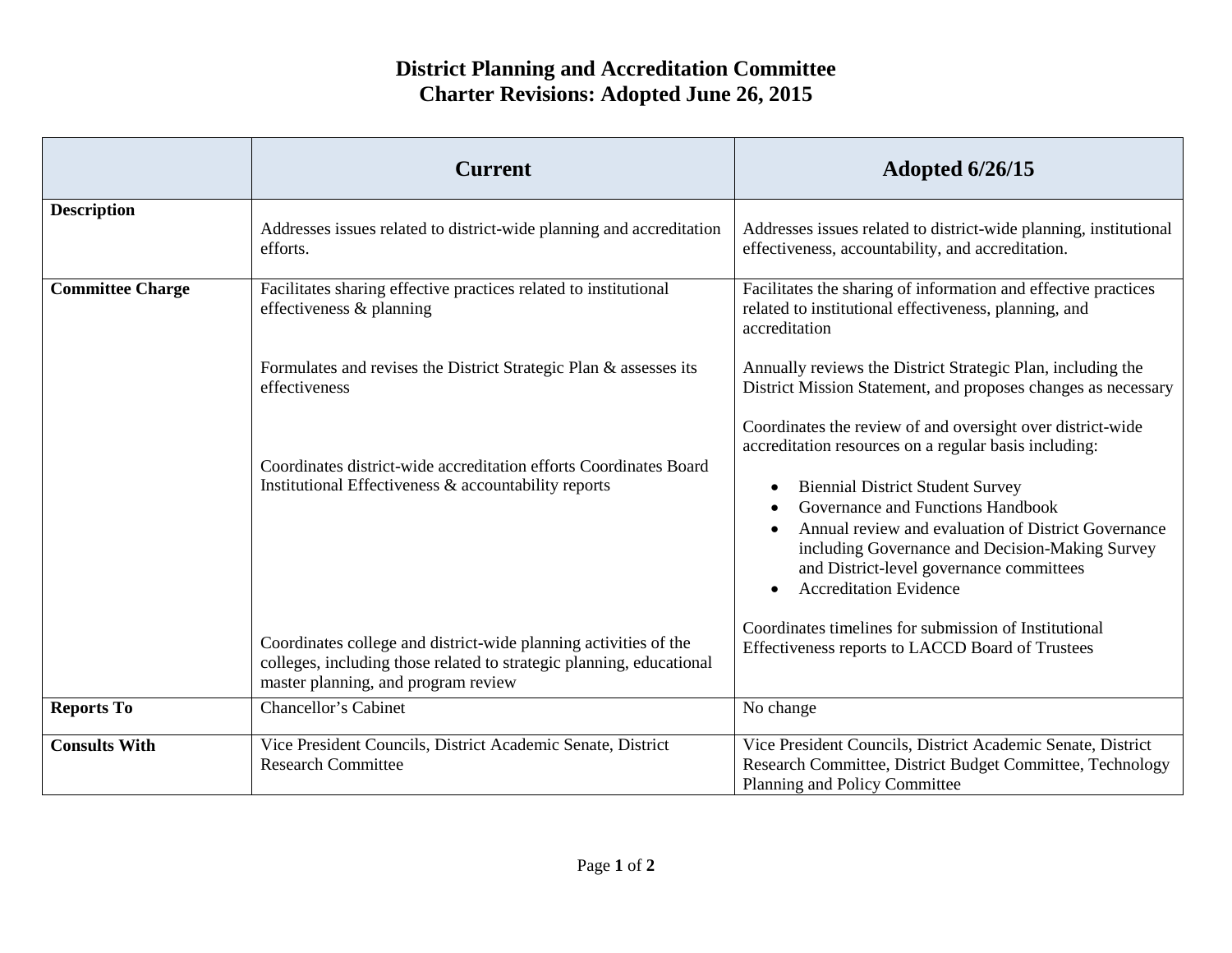

# **District Planning and Accreditation Committee**

### **Agenda**

### **August 28, 2015**

- 1. Review and Approve Minutes of Previous Meeting
- 2. 2015-16 Work Plan
- 3. Evaluation of Governance Survey (M. Pearl, All)
- 4. IE&SS / Board Update (A. Echeverri)
- 5. Accreditation Check-In (B. Kimble, All)